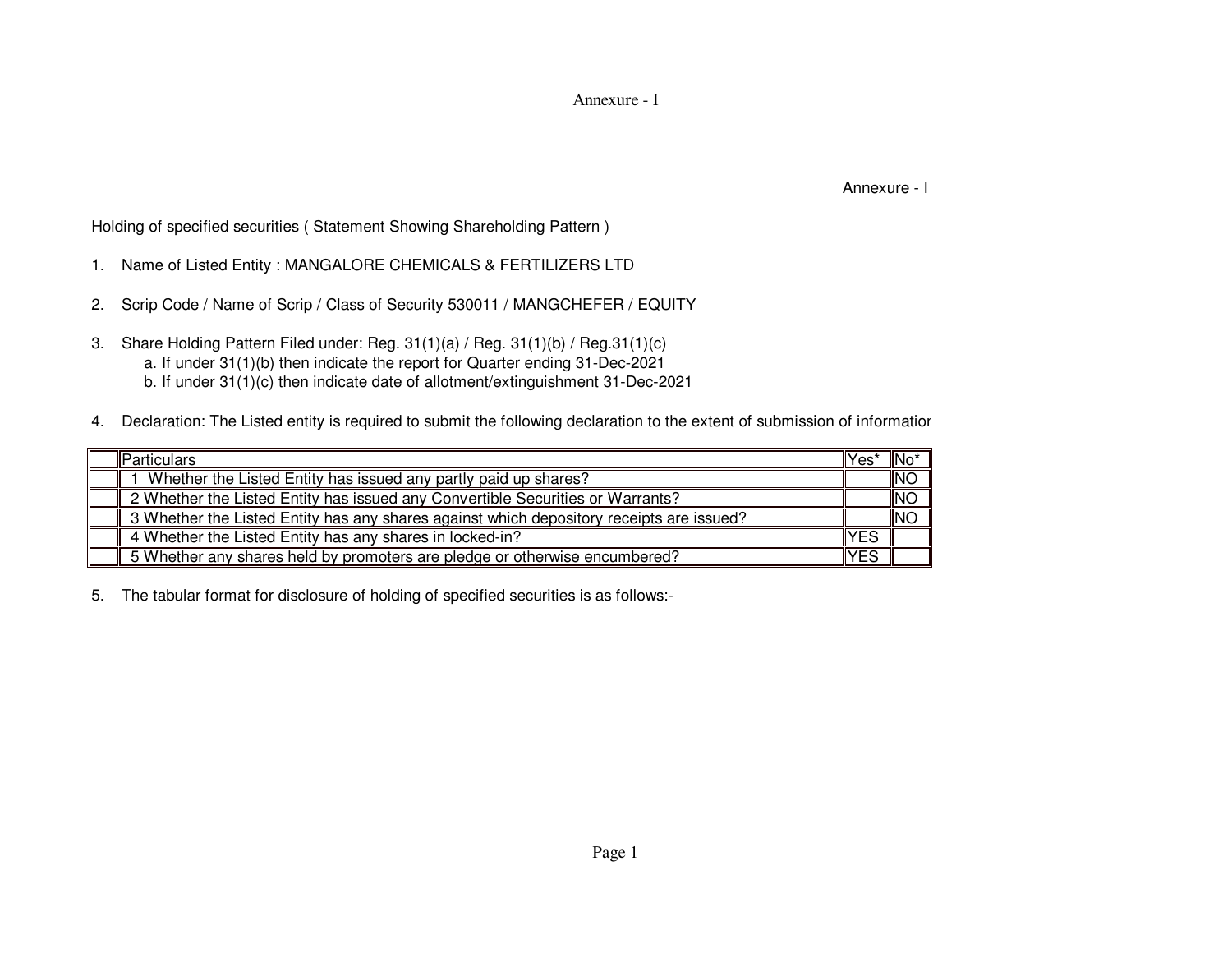|      |                       |              |           | Table I - Summary Statement holding of specified securities |               |                |                   |               |                     |                             |                  |               |                    |              |          |                   |          |                  |
|------|-----------------------|--------------|-----------|-------------------------------------------------------------|---------------|----------------|-------------------|---------------|---------------------|-----------------------------|------------------|---------------|--------------------|--------------|----------|-------------------|----------|------------------|
| Cate | Category of           | Nos. of      | No. of    | No. of                                                      | No. of shares | Total nos.     | Shareholding as   |               |                     | Taking ber of Voting Rights |                  | No. of Shares | Shareholding,      | Number of    |          | Number of Shares  |          | Number of equity |
| gory | Shareholder           | Shareholders |           | fully paid up Partly paid-up                                | underlying    | shares held    | a % of total no.  |               |                     | held in each class of       |                  | Underlying    | as a % assuming    | Locked in    |          | pledged or        |          | shares held in   |
|      | (II)                  | (III)        |           | equity shares equity shares                                 | Depository    | $(VII) =$      | of shares         |               |                     | securities (IX)             |                  | Outstanding   | full conversion    | shares (XII) |          | otherwise         |          | dematerialized   |
|      |                       |              | held      | held                                                        | Receipts      | $(IV)+(V)+(V)$ | (calculated as    |               |                     |                             |                  | convertible   | of convertible     |              |          | encumbered (XIII) |          | form (XIV)       |
|      |                       |              | (IV)      | (V)                                                         | (VI)          |                | per SCRR, 1957)   |               |                     |                             |                  | securities    | securities         |              |          |                   |          |                  |
|      |                       |              |           |                                                             |               |                | (VIII) As a       |               | No of Votina Riahts |                             | Total as         | (including    | as a percentage    | No.(a)       | As a %   | No.(a)            | As a %   |                  |
|      |                       |              |           |                                                             |               |                | $%$ of $(A+B+C2)$ | Class         | Class               | Total                       | a % of $(A+B+C)$ | Warrants)     | of diluted share   |              | of total |                   | of total |                  |
|      |                       |              |           |                                                             |               |                |                   | eg: X         | eg: Y               |                             |                  | (X)           | capital)           |              | Shares   |                   | Shares   |                  |
|      |                       |              |           |                                                             |               |                |                   |               |                     |                             |                  |               | $(XI) = (VII)+(X)$ |              | held (b) |                   | held (b) |                  |
|      | <b>PROMOTER &amp;</b> |              |           |                                                             |               |                |                   |               |                     |                             |                  |               |                    |              |          |                   |          |                  |
|      | <b>PROMOTER</b>       |              |           |                                                             |               |                |                   |               |                     |                             |                  |               |                    |              |          |                   |          |                  |
|      | <b>GROUP</b>          | 10           | 71508614  |                                                             |               | 71508614       | 60.34             | 71508614      |                     | 71508614                    | 60.34            |               | 60.34              |              |          | 58566382          | 81.9     | 71508614         |
|      | <b>PUBLIC</b>         | 64370        | 47006536  |                                                             |               | 47006536       | 39.66             | 47006536      |                     | 47006536                    | 39.66            |               | 39.66              | 4000         | 0.01     |                   |          | 44410360         |
|      | <b>NON PROMOTER-</b>  |              |           |                                                             |               |                |                   |               |                     |                             |                  |               |                    |              |          |                   |          |                  |
| C.   | <b>NON PUBLIC</b>     |              |           |                                                             |               |                |                   |               |                     |                             |                  |               |                    |              |          |                   |          |                  |
|      | <b>SHARES</b>         |              |           |                                                             |               |                |                   |               |                     |                             |                  |               |                    |              |          |                   |          |                  |
| IC1  | <b>UNDERLYING DRS</b> |              |           |                                                             |               |                |                   |               |                     |                             |                  |               |                    |              |          |                   |          |                  |
|      | <b>SHARES HELD BY</b> |              |           |                                                             |               |                |                   |               |                     |                             |                  |               |                    |              |          |                   |          |                  |
|      | <b>EMPLOYEE</b>       |              |           |                                                             |               |                |                   |               |                     |                             |                  |               |                    |              |          |                   |          |                  |
| C2.  | <b>TRUSTS</b>         |              |           |                                                             |               |                |                   |               |                     |                             |                  |               |                    |              |          |                   |          |                  |
|      | Total                 | 64380        | 118515150 |                                                             |               | 118515150      |                   | 100 118515150 |                     | 0 118515150                 | 100              |               | 100                | 4000         |          | 58566382          | 49.42    | 115918974        |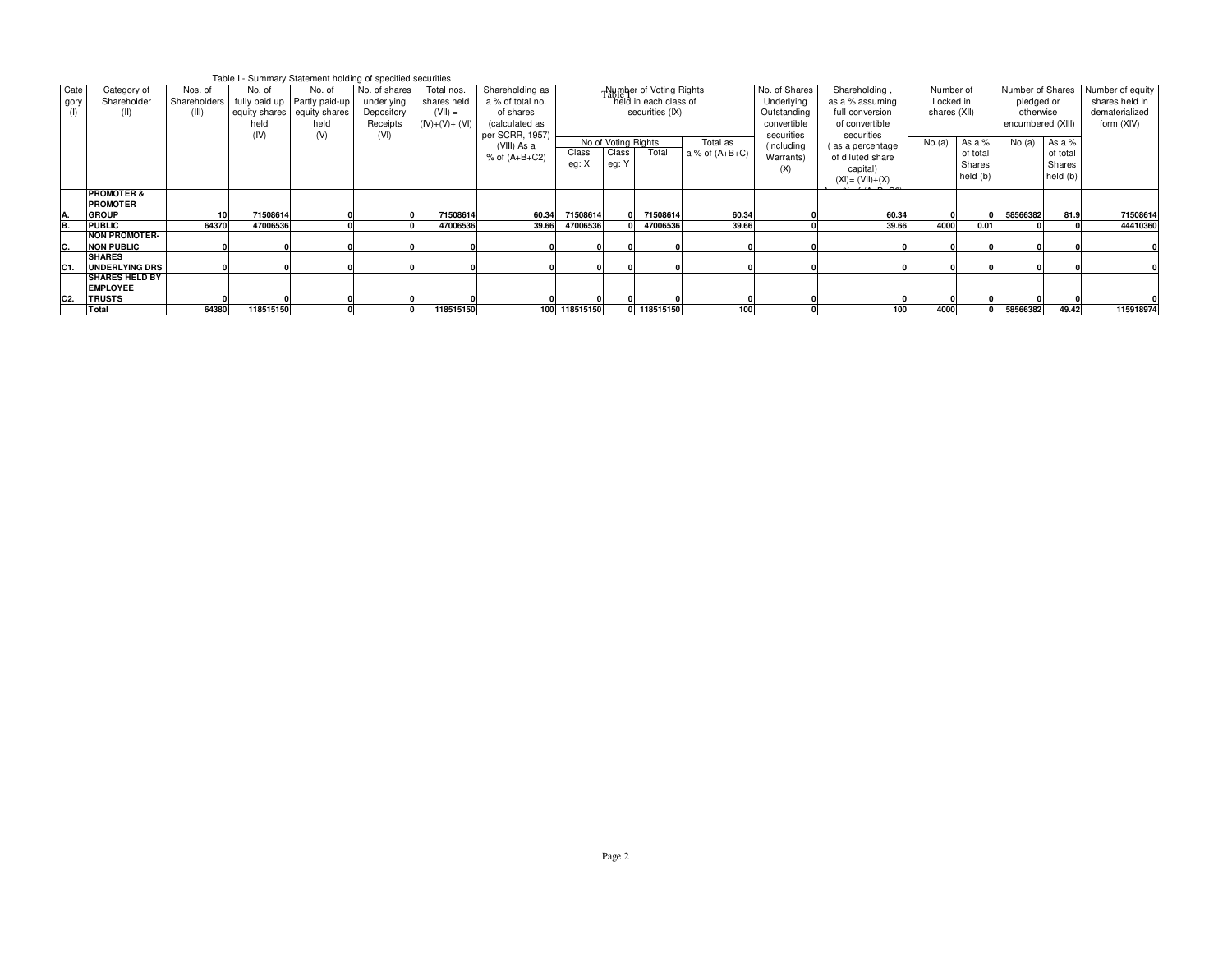| Table II - Statement showing shareholding pattern of the Promoter and Promoter Group<br>PAN<br>No. of Shares<br>Category & Name<br>Nos. of<br>No. of<br>Partly paid-up No. of shares<br>Shareholding %<br>Number of Voting Rights<br>Shareholding<br>Number of Shares<br>promoter<br>Total nos.<br>Number of |                                                                                                                                                                                                                |           |            |             |               |               |            |              |                                      |                |                     |                       |                 |              |                    |              |              |                      |              |                  |
|--------------------------------------------------------------------------------------------------------------------------------------------------------------------------------------------------------------------------------------------------------------------------------------------------------------|----------------------------------------------------------------------------------------------------------------------------------------------------------------------------------------------------------------|-----------|------------|-------------|---------------|---------------|------------|--------------|--------------------------------------|----------------|---------------------|-----------------------|-----------------|--------------|--------------------|--------------|--------------|----------------------|--------------|------------------|
|                                                                                                                                                                                                                                                                                                              |                                                                                                                                                                                                                |           |            |             |               |               |            |              |                                      |                |                     |                       |                 |              |                    |              |              |                      |              | Number of equity |
|                                                                                                                                                                                                                                                                                                              | of the Shareholders                                                                                                                                                                                            | OR        | (11)       | Shareholder | fully paid up | equity shares | underlying | shares held  | calculated as                        |                |                     | held in each class of |                 | Underlying   | as a % assuming    | Locked in    |              | pledged or otherwise |              | shares held in   |
|                                                                                                                                                                                                                                                                                                              | (1)                                                                                                                                                                                                            | promoter  |            | (III)       | equity shares | held          | Depository | $(VII =$     | per SCRR, 1957                       |                |                     | securities (IX)       |                 | Outstanding  | full conversion    | shares (XII) |              | encumbered (XIII)    |              | dematerialized   |
|                                                                                                                                                                                                                                                                                                              |                                                                                                                                                                                                                | Group     |            |             | held          | (V)           | Receipts   |              | $IV + V + VI$ ) As a % of $(A+B+C2)$ |                |                     |                       |                 | convertible  | of convertible     |              |              |                      |              | form (XIV)       |
|                                                                                                                                                                                                                                                                                                              |                                                                                                                                                                                                                | entity    |            |             | (IV)          |               | (VI)       |              | (VIII)                               |                |                     |                       |                 | securities   | securities         |              |              |                      |              |                  |
|                                                                                                                                                                                                                                                                                                              |                                                                                                                                                                                                                |           |            |             |               |               |            |              |                                      |                | No of Voting Rights |                       | <b>Total</b> as |              |                    | No.(a)       | As a %       | No.(a)               | As a %       |                  |
|                                                                                                                                                                                                                                                                                                              |                                                                                                                                                                                                                | (except   |            |             |               |               |            |              |                                      | Class          | Class               | Total                 | a % of          | (including   | as a percentage    |              | of total     |                      | of total     |                  |
|                                                                                                                                                                                                                                                                                                              |                                                                                                                                                                                                                | promoter) |            |             |               |               |            |              |                                      | Table n        | $\mathsf{Y}$        |                       | Total           | Warrants)    | of diluted share   |              | Shares       |                      | Shares       |                  |
|                                                                                                                                                                                                                                                                                                              |                                                                                                                                                                                                                |           |            |             |               |               |            |              |                                      |                |                     |                       | Voting          | (X)          | capital)           |              | held (b)     |                      | held (b)     |                  |
|                                                                                                                                                                                                                                                                                                              |                                                                                                                                                                                                                |           |            |             |               |               |            |              |                                      |                |                     |                       |                 |              | $(XI) = (VII)+(X)$ |              |              |                      |              |                  |
|                                                                                                                                                                                                                                                                                                              |                                                                                                                                                                                                                |           |            |             |               |               |            |              |                                      |                |                     |                       | rights          |              | as a % of A+B+C2   |              |              |                      |              |                  |
|                                                                                                                                                                                                                                                                                                              | <b>INDIAN</b>                                                                                                                                                                                                  |           |            |             |               |               |            |              |                                      |                |                     |                       |                 |              |                    |              |              |                      |              |                  |
|                                                                                                                                                                                                                                                                                                              | Individuals/Hindu undivided                                                                                                                                                                                    |           |            |             |               |               |            |              |                                      |                |                     |                       |                 |              |                    |              |              |                      |              |                  |
|                                                                                                                                                                                                                                                                                                              | a. Family                                                                                                                                                                                                      |           |            |             | 507152        |               |            | 507152       | 0.43                                 | 507152         |                     | 507152                | 0.43            |              | 0.43               |              |              |                      |              | 507152           |
|                                                                                                                                                                                                                                                                                                              | Names                                                                                                                                                                                                          |           |            |             |               |               |            |              |                                      |                |                     |                       |                 |              |                    |              |              |                      |              |                  |
|                                                                                                                                                                                                                                                                                                              | SHRADHA AGARWALA                                                                                                                                                                                               | Prom.Grp. | ACTPA8806F |             | 200000        |               |            | 200000       | 0.17                                 | 200000         |                     | 200000                | 0.17            |              | 0.17               | $\Omega$     | $\Omega$     |                      |              | 200000           |
|                                                                                                                                                                                                                                                                                                              | JYOTSNA PODDAR                                                                                                                                                                                                 | Prom.Grp. | AFGPP2539E |             | 157152        |               |            | 157152       | 0.13                                 | 157152         |                     | 157152                | 0.13            |              | 0.13               | $\Omega$     | $\Omega$     |                      |              | 157152           |
|                                                                                                                                                                                                                                                                                                              | GAURAV AGARWALA                                                                                                                                                                                                | Prom.Grp. | AEHPA6396L |             | 150000        |               |            | 150000       | 0.13                                 | 150000         |                     | 150000                | 0.13            |              | 0.13               | $\Omega$     | n.           |                      |              | 150000           |
|                                                                                                                                                                                                                                                                                                              | Central Government/                                                                                                                                                                                            |           |            |             |               |               |            |              |                                      |                |                     |                       |                 |              |                    |              |              |                      |              |                  |
|                                                                                                                                                                                                                                                                                                              | b. State Government(s)                                                                                                                                                                                         |           |            |             |               |               |            |              |                                      |                |                     |                       |                 |              |                    |              |              |                      |              |                  |
|                                                                                                                                                                                                                                                                                                              | <b>Financial Institutions/</b>                                                                                                                                                                                 |           |            |             |               |               |            |              |                                      |                |                     |                       |                 |              |                    |              |              |                      |              |                  |
|                                                                                                                                                                                                                                                                                                              | c. Banks                                                                                                                                                                                                       |           |            |             |               |               |            |              |                                      |                |                     |                       |                 |              |                    |              |              |                      |              | $\mathbf{0}$     |
|                                                                                                                                                                                                                                                                                                              | d. ANY OTHER                                                                                                                                                                                                   |           |            |             |               |               |            |              |                                      |                |                     |                       |                 |              |                    |              |              |                      |              |                  |
|                                                                                                                                                                                                                                                                                                              | <b>Bodies Corporate</b>                                                                                                                                                                                        |           |            |             | 69942103      |               |            | 69942103     |                                      | 59.02 69942103 |                     | 69942103              | 59.02           | $\mathbf{0}$ | 59.02              | 0            | οI           | 58566382             | 81.9         | 69942103         |
|                                                                                                                                                                                                                                                                                                              | Names:                                                                                                                                                                                                         |           |            |             |               |               |            |              |                                      |                |                     |                       |                 |              |                    |              |              |                      |              |                  |
|                                                                                                                                                                                                                                                                                                              | ZUARI AGRO CHEMICALS LIMITED                                                                                                                                                                                   | Promoter  | AAACZ3924H |             | 64028362      |               |            | 64028362     |                                      | 54.03 64028362 |                     | 64028362              | 54.03           |              | 54.03              | $\Omega$     | $\Omega$     | 58566382             | 81.9         | 64028362         |
|                                                                                                                                                                                                                                                                                                              | ADVENTZ FINANCE PRIVATE                                                                                                                                                                                        |           |            |             |               |               |            |              |                                      |                |                     |                       |                 |              |                    |              |              |                      |              |                  |
|                                                                                                                                                                                                                                                                                                              | LIMITED                                                                                                                                                                                                        | Prom.Grp  | AABCB3016H |             | 435036        |               |            | 4350361      | 3.67                                 | 4350361        |                     | 4350361               | 3.67            |              | 3.67               |              |              |                      |              | 4350361          |
|                                                                                                                                                                                                                                                                                                              | MCDOWELL HOLDINGS LIMITED                                                                                                                                                                                      | Promoter  | AAECM1162E |             | 1257186       |               |            | 1257186      | 1.06                                 | 1257186        |                     | 1257186               | 1.06            |              | 1.06               | $\Omega$     | $\Omega$     |                      |              | 1257186          |
|                                                                                                                                                                                                                                                                                                              | ZUARI GLOBAL LIMITED                                                                                                                                                                                           | Promoter  | AAACZ0306P |             | 306194        |               |            | 306194       | 0.26                                 | 306194         |                     | 306194                | 0.26            |              | 0.26               | $\Omega$     | n.           |                      |              | 306194           |
|                                                                                                                                                                                                                                                                                                              | UNITED BREWERIES HOLDINGS                                                                                                                                                                                      |           |            |             |               |               |            |              |                                      |                |                     |                       |                 |              |                    |              |              |                      |              |                  |
|                                                                                                                                                                                                                                                                                                              | LIMITED                                                                                                                                                                                                        | Promoter  | AAACU2307D |             |               |               |            |              |                                      |                |                     |                       |                 |              |                    |              |              |                      |              |                  |
|                                                                                                                                                                                                                                                                                                              | KINGFISHER FINVEST INDIA LIMITED Promoter                                                                                                                                                                      |           | AABCV9224B |             |               |               |            |              |                                      |                |                     |                       |                 |              |                    | $\Omega$     | $\Omega$     |                      |              |                  |
|                                                                                                                                                                                                                                                                                                              |                                                                                                                                                                                                                |           |            |             |               |               |            |              |                                      |                |                     |                       |                 |              |                    |              |              |                      |              |                  |
|                                                                                                                                                                                                                                                                                                              | Sub-Total (A)(1)                                                                                                                                                                                               |           |            |             | 70449255      |               |            | 70449255     |                                      | 0 70449255     |                     | 70449255              |                 |              | 59.44              | nl           | 0l           | 58566382             | 81.9         | 70449255         |
|                                                                                                                                                                                                                                                                                                              |                                                                                                                                                                                                                |           |            |             |               |               |            |              |                                      |                |                     |                       |                 |              |                    |              |              |                      |              |                  |
|                                                                                                                                                                                                                                                                                                              | <b>FOREIGN</b>                                                                                                                                                                                                 |           |            |             |               |               |            |              |                                      |                |                     |                       |                 |              |                    |              |              |                      |              |                  |
|                                                                                                                                                                                                                                                                                                              | Individuals (Non-                                                                                                                                                                                              |           |            |             |               |               |            |              |                                      |                |                     |                       |                 |              |                    |              |              |                      |              |                  |
|                                                                                                                                                                                                                                                                                                              | Resident Individuals/                                                                                                                                                                                          |           |            |             | 1059359       |               |            | 1059359      | 0.89                                 | 1059359        |                     | 1059359               | 0.89            |              | 0.89               |              | n            |                      |              | 1059359          |
|                                                                                                                                                                                                                                                                                                              | a. Foreign Individuals)                                                                                                                                                                                        |           |            |             |               |               |            |              |                                      |                |                     |                       |                 |              |                    |              |              |                      |              |                  |
|                                                                                                                                                                                                                                                                                                              | Names:<br>AKSHAY PODDAR                                                                                                                                                                                        | Promoter  | AFUPP0096C |             | 1059359       |               |            | 1059359      | 0.89                                 | 1059359        |                     | 1059359               | 0.89            |              | 0.89               | $\Omega$     | n            |                      |              | 1059359          |
|                                                                                                                                                                                                                                                                                                              | b. Government                                                                                                                                                                                                  |           |            | ol          |               | nl            |            | $\Omega$     | $\Omega$                             |                |                     | n                     |                 | $\Omega$     | $\Omega$           | <sup>0</sup> | 0            | $\mathbf{0}$         | $\Omega$     | $\mathbf 0$      |
|                                                                                                                                                                                                                                                                                                              | c. Institutions                                                                                                                                                                                                |           |            | $\Omega$    |               |               |            | $\Omega$     | $\mathbf{r}$                         | n              |                     | $\Omega$              |                 | $\mathbf{u}$ | $\Omega$           | $\mathbf{0}$ | 0            | $\Omega$             | $\mathbf{r}$ | $\mathbf 0$      |
|                                                                                                                                                                                                                                                                                                              | d. Foreign Portfolio Investor                                                                                                                                                                                  |           |            |             |               |               |            | $\mathbf{r}$ | $\Omega$                             |                |                     |                       |                 | U            |                    | $\mathbf{r}$ | U            |                      |              | $\mathbf 0$      |
|                                                                                                                                                                                                                                                                                                              | f. ANY OTHER                                                                                                                                                                                                   |           |            |             |               |               |            |              |                                      |                |                     |                       |                 |              |                    |              |              |                      |              |                  |
|                                                                                                                                                                                                                                                                                                              | f. Chairman and Directors                                                                                                                                                                                      |           |            | $\Omega$    |               |               |            | $\mathbf{r}$ | $\Omega$                             | n              |                     | $\sqrt{2}$            |                 | $\mathbf{u}$ | $\Omega$           | nl           | $\Omega$     | U                    |              | $\Omega$         |
|                                                                                                                                                                                                                                                                                                              |                                                                                                                                                                                                                |           |            |             |               |               |            |              |                                      |                |                     |                       |                 |              |                    |              |              |                      |              |                  |
|                                                                                                                                                                                                                                                                                                              | Sub-Total (A)(2)                                                                                                                                                                                               |           |            |             | 1059359       |               |            | 1059359      |                                      | 0 1059359      |                     | 1059359               |                 | $\mathbf{a}$ | 0.89               | $\mathbf{r}$ | $\mathbf{r}$ | $\mathbf{r}$         |              | 1059359          |
|                                                                                                                                                                                                                                                                                                              |                                                                                                                                                                                                                |           |            |             |               |               |            |              |                                      |                |                     |                       |                 |              |                    |              |              |                      |              |                  |
|                                                                                                                                                                                                                                                                                                              | <b>Total Shareholding of Promoter</b>                                                                                                                                                                          |           |            |             |               |               |            |              |                                      |                |                     |                       |                 |              |                    |              |              |                      |              |                  |
|                                                                                                                                                                                                                                                                                                              | and Promoter Group (A)=                                                                                                                                                                                        |           |            |             |               |               |            |              |                                      |                |                     |                       |                 |              |                    |              |              |                      |              |                  |
|                                                                                                                                                                                                                                                                                                              | $(A)(1)+(A)(2)$                                                                                                                                                                                                |           |            | 10          | 71508614      |               |            | 71508614     |                                      | 60.34 71508614 |                     | 0 71508614            | 60.34           |              | 60.34              |              | 0            | 58566382             | 49.42        | 71508614         |
|                                                                                                                                                                                                                                                                                                              |                                                                                                                                                                                                                |           |            |             |               |               |            |              |                                      |                |                     |                       |                 |              |                    |              |              |                      |              |                  |
|                                                                                                                                                                                                                                                                                                              | Details of Shares which remain unclaimed may be given hear along with details such as number of shareholders, outstanding shares held in demat/unclaimed suspense account, voting rights which are frozen etc. |           |            |             |               |               |            |              |                                      |                |                     |                       |                 |              |                    |              |              |                      |              |                  |
|                                                                                                                                                                                                                                                                                                              |                                                                                                                                                                                                                |           |            |             |               |               |            |              |                                      |                |                     |                       |                 |              |                    |              |              |                      |              |                  |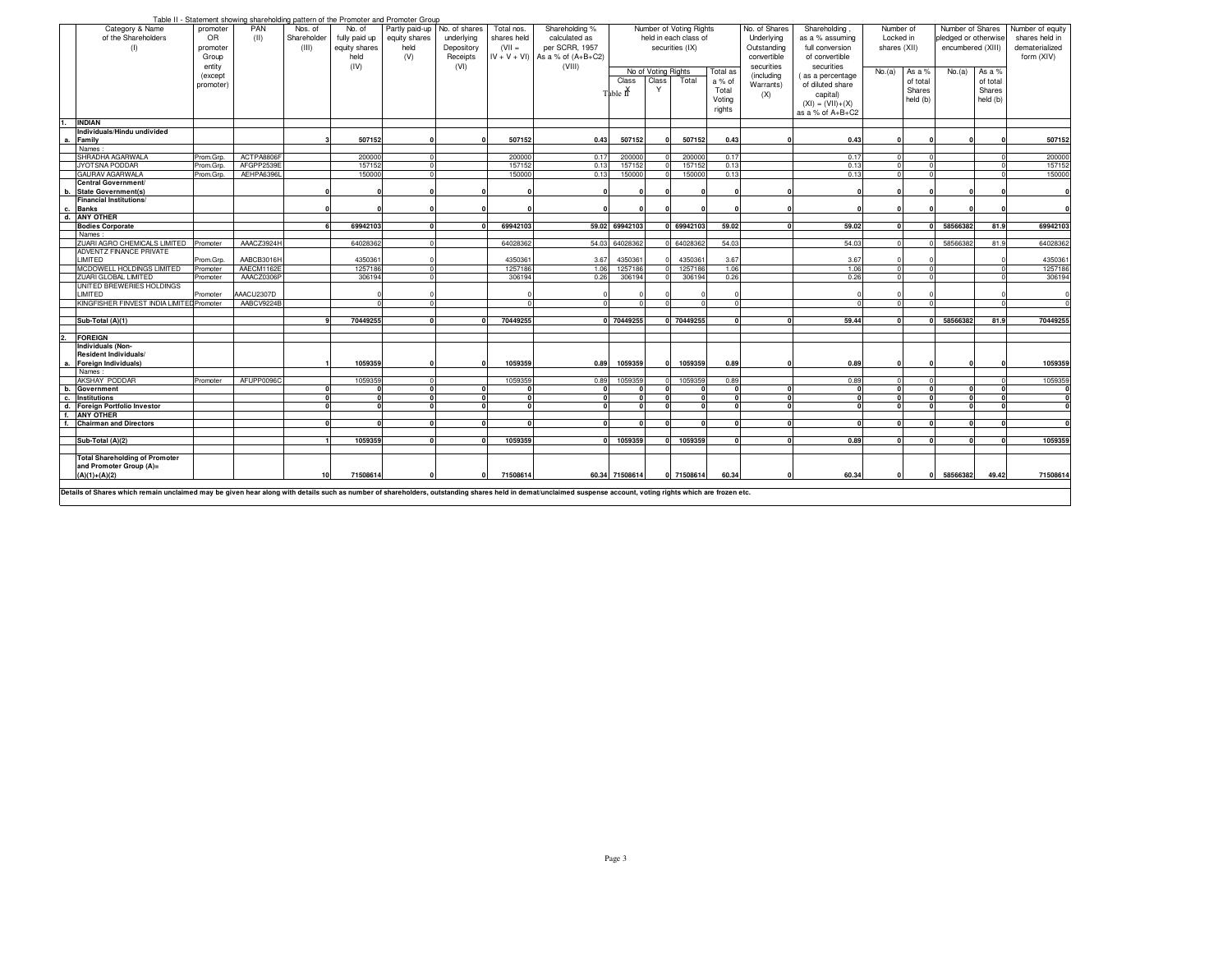|           |                                                                                                    |            |             |               | Table III - Statement showing shareholding pattern of the Public shareholder |               |               |                                            |                |                              |                         |                                        |                          |                           |                              |                              |                        |            |                         |
|-----------|----------------------------------------------------------------------------------------------------|------------|-------------|---------------|------------------------------------------------------------------------------|---------------|---------------|--------------------------------------------|----------------|------------------------------|-------------------------|----------------------------------------|--------------------------|---------------------------|------------------------------|------------------------------|------------------------|------------|-------------------------|
|           | Category & Name                                                                                    | PAN        | Nos. of     | No. of        | Partly paid-up                                                               | No. of shares | Total nos.    | Shareholding %                             |                |                              | Number of Voting Rights |                                        | No. of Shares            | <b>Total Shareholding</b> | Number of                    |                              | Number of Shares       |            | Number of equity        |
|           | of the Shareholders                                                                                | (II)       | Shareholder | fully paid up | equity shares                                                                | underlying    | shares held   | calculated as                              |                |                              | held in each class of   |                                        | Underlying               | as a % assuming           | Locked in                    |                              | pledged or otherwise   |            | shares held in          |
|           | (1)                                                                                                |            | (III)       | equity shares | held                                                                         | Depository    | $(VII =$      | per SCRR, 1957                             |                |                              | securities IX)          |                                        | Outstanding              | full conversion           | shares (XII)                 |                              | encumbered (XIII)      |            | dematerialized          |
|           |                                                                                                    |            |             | held          | (V)                                                                          | Receipts      |               | $ V + V + V $ As a % of (A+B+C2) Table III |                |                              |                         |                                        | convertible              | of convertible            | No.(a)                       | As a %                       | No.(a)                 | As a %     | form (XIV)              |
|           |                                                                                                    |            |             | (IV)          |                                                                              | (VI)          |               | (VIII)                                     |                | No of Voting Rights          |                         | Total as                               | securities               | securities                |                              | of total                     | Not applic             | of total   |                         |
|           |                                                                                                    |            |             |               |                                                                              |               |               |                                            | Class          | Class                        | Total                   | a % of                                 | (including               | (as a percentage          |                              | Shares                       | able)                  | Shares     |                         |
|           |                                                                                                    |            |             |               |                                                                              |               |               |                                            | $\times$       | Y                            |                         | Total                                  | Warrants)                | of diluted share          |                              | held (b)                     |                        | held       |                         |
|           |                                                                                                    |            |             |               |                                                                              |               |               |                                            |                |                              |                         | Voting                                 | (X)                      | capital)                  |                              |                              |                        | (Not appli |                         |
|           |                                                                                                    |            |             |               |                                                                              |               |               |                                            |                |                              |                         | rights                                 |                          | (XI)                      |                              |                              |                        | cable) (b) |                         |
|           |                                                                                                    |            |             |               |                                                                              |               |               |                                            |                |                              |                         |                                        |                          |                           |                              |                              |                        |            |                         |
| 1.        | <b>INSTITUTIONS</b>                                                                                |            |             |               |                                                                              |               |               |                                            |                |                              |                         |                                        |                          |                           |                              |                              |                        |            |                         |
| a.        | <b>Mutual Funds/</b>                                                                               |            |             | 10000         |                                                                              |               | 10000         | 0.01                                       | 10000          | $\Omega$<br>$\mathbf 0$      | 10000                   | 0.01                                   |                          | 0.01                      |                              |                              | <b>NA</b>              |            | 10000                   |
| b.<br>с.  | <b>Venture Capital Funds</b><br><b>Alternate Investment Funds</b>                                  |            |             |               |                                                                              | $\sqrt{2}$    | $\sqrt{2}$    | $\Omega$                                   | $\mathbf{0}$   | $\mathbf{o}$                 |                         | $\mathbf{0}$                           | $\mathsf{d}$             | $\Omega$                  | $\Omega$                     | $\Omega$                     | <b>NA</b><br><b>NA</b> |            | $\overline{\mathbf{0}}$ |
|           | Foreign Venture                                                                                    |            |             |               |                                                                              |               |               |                                            |                |                              |                         |                                        |                          |                           |                              |                              |                        |            |                         |
| d.        | <b>Capital Investors</b>                                                                           |            |             |               |                                                                              |               |               |                                            |                |                              |                         | $\mathbf{0}$                           |                          |                           | n                            |                              | <b>NA</b>              |            | $\mathbf{0}$            |
|           | Foreign Portfolio                                                                                  |            |             |               |                                                                              |               |               |                                            |                |                              |                         |                                        |                          |                           |                              |                              |                        |            |                         |
| e.        | <b>Investor (Corporate)</b>                                                                        |            | 19          | 4138875       |                                                                              |               | 413887        | 3.49                                       | 4138875        |                              | 4138875                 | 3.49                                   |                          | 3.49                      |                              |                              | <b>NA</b>              |            | 4138875                 |
|           | Names:                                                                                             |            |             |               |                                                                              |               |               |                                            |                |                              |                         |                                        |                          |                           |                              |                              |                        |            |                         |
|           | FIDELITY FUNDS - ASIAN SMALLER                                                                     |            |             |               |                                                                              |               |               |                                            |                |                              |                         |                                        |                          |                           |                              |                              |                        |            |                         |
|           | COMPANIES POOL                                                                                     | AACCF3258J |             | 182477        |                                                                              |               | 182477        | 1.54                                       | 182477         |                              | 182477                  | 1.54                                   |                          | 1.54                      |                              |                              |                        |            | 1824771                 |
| f.        | <b>Financial Institutions/</b>                                                                     |            | 235         | 216341        |                                                                              |               | 216341        | 0.18                                       | 216341         |                              | 216341                  | 0.18                                   |                          | 0.18                      |                              |                              | N/                     |            | 850                     |
|           | <b>Banks</b><br><b>Insurance Companies</b>                                                         |            |             | 400           |                                                                              |               | 400           |                                            | 400            | $\Omega$                     | 400                     | $\Omega$                               |                          |                           |                              |                              | <b>NA</b>              |            | $\Omega$                |
| <b>g.</b> | Provident Funds/                                                                                   |            |             |               |                                                                              |               |               |                                            |                |                              |                         |                                        |                          |                           |                              |                              |                        |            |                         |
| h.        | <b>Pension Funds</b>                                                                               |            |             |               |                                                                              |               |               | $\Omega$                                   |                |                              |                         | $\Omega$                               |                          |                           |                              |                              | <b>NA</b>              |            | $\Omega$                |
| ī.        | <b>ANY OTHER</b>                                                                                   |            |             |               |                                                                              |               |               |                                            |                |                              |                         |                                        |                          |                           |                              |                              |                        |            |                         |
| i.        | <b>Market Maker</b>                                                                                |            |             |               |                                                                              |               |               | $\mathbf{0}$                               | 0              |                              |                         | $\mathbf{0}$                           |                          | $\Omega$                  |                              |                              | <b>NA</b>              |            | $\mathbf 0$             |
|           |                                                                                                    |            |             |               |                                                                              |               |               |                                            |                |                              |                         |                                        |                          |                           |                              |                              |                        |            |                         |
|           | Sub-Total (B)(1)                                                                                   |            | 256         | 4365616       |                                                                              |               | 4365616       | 3.68                                       | 4365616        |                              | 4365616                 | 3.68                                   |                          | 3.68                      | $\Omega$                     |                              |                        |            | 4149725                 |
|           |                                                                                                    |            |             |               |                                                                              |               |               |                                            |                |                              |                         |                                        |                          |                           |                              |                              |                        |            |                         |
|           | Central Government/<br>State Government(s)/                                                        |            |             |               |                                                                              |               |               |                                            |                |                              |                         |                                        |                          |                           |                              |                              |                        |            |                         |
|           | 2 a. President of India                                                                            |            |             | 1051450       |                                                                              |               | 1051450       | 0.89                                       | 1051450        |                              | 1051450                 | 0.89                                   |                          | 0.89                      |                              |                              | <b>NA</b>              |            | 1050000                 |
|           |                                                                                                    |            |             |               |                                                                              |               |               |                                            |                |                              |                         |                                        |                          |                           |                              |                              |                        |            |                         |
|           | Sub-Total (B)(2)                                                                                   |            |             | 1051450       |                                                                              |               | 1051450       | 0.89                                       | 1051450        |                              | 1051450                 | 0.89                                   |                          | 0.89                      | $\Omega$                     |                              |                        |            | 1050000                 |
|           |                                                                                                    |            |             |               |                                                                              |               |               |                                            |                |                              |                         |                                        |                          |                           |                              |                              |                        |            |                         |
|           | <b>NON-INSTITUTIONS</b>                                                                            |            |             |               |                                                                              |               |               |                                            |                |                              |                         |                                        |                          |                           |                              |                              |                        |            |                         |
|           | a. INDIVIDUALS -                                                                                   |            |             |               |                                                                              |               |               |                                            |                |                              |                         |                                        |                          |                           |                              |                              |                        |            |                         |
|           | I. Individual shareholders                                                                         |            |             |               |                                                                              |               |               |                                            |                |                              |                         |                                        |                          |                           |                              |                              |                        |            |                         |
|           | holding nominal share capital<br>up to Rs. 2 lakhs.                                                |            | 62070       | 22984913      |                                                                              |               | 22984913      |                                            | 19.39 22984913 |                              | 22984913                | 19.39                                  |                          | 19.39                     | 4000                         | 0.01                         | <b>NA</b>              |            | 20751920                |
|           | II. Individual shareholders                                                                        |            |             |               |                                                                              |               |               |                                            |                |                              |                         |                                        |                          |                           |                              |                              |                        |            |                         |
|           | holding nominal share capital                                                                      |            |             |               |                                                                              |               |               |                                            |                |                              |                         |                                        |                          |                           |                              |                              |                        |            |                         |
|           | in excess of Rs. 2 lakhs.                                                                          |            | 122         | 8230604       |                                                                              |               | 8230604       | 6.94                                       | 8230604        |                              | 8230604                 | 6.94                                   |                          | 6.94                      |                              |                              | <b>NA</b>              |            | 8156402                 |
|           | Names:                                                                                             |            |             |               |                                                                              |               |               |                                            |                |                              |                         |                                        |                          |                           |                              |                              |                        |            |                         |
|           | <b>DOLLY KHANNA</b>                                                                                | ADOPD7812J |             | 1716896       |                                                                              |               | 1716896       | 1.45                                       | 1716896        |                              | 1716896                 | 1.45                                   |                          | 1.45                      |                              |                              |                        |            | 1716896                 |
|           | <b>NBFCs registered</b>                                                                            |            |             |               |                                                                              |               |               |                                            |                |                              |                         |                                        |                          |                           |                              |                              |                        |            |                         |
|           | with RBI                                                                                           |            |             |               |                                                                              |               |               | $\Omega$                                   | $\Omega$       | $\Omega$                     |                         | 0                                      |                          | $\mathbf 0$               | $\mathbf{0}$                 |                              | <b>NA</b><br><b>NA</b> |            |                         |
| c.        | <b>Employee Trusts</b><br><b>Overseas Depositories</b>                                             |            |             |               |                                                                              |               |               |                                            |                |                              |                         |                                        |                          |                           |                              |                              |                        |            | 0                       |
|           | (holding DRs)                                                                                      |            |             |               |                                                                              |               |               |                                            |                |                              |                         |                                        |                          |                           |                              |                              |                        |            |                         |
| d.        | (balancing figure)                                                                                 |            |             |               |                                                                              |               |               |                                            |                |                              |                         |                                        |                          |                           |                              |                              | <b>NA</b>              |            | $\mathbf{0}$            |
| e.        | <b>ANY OTHER</b>                                                                                   |            |             |               |                                                                              |               |               |                                            |                |                              |                         |                                        |                          |                           |                              |                              |                        |            |                         |
|           | <b>BODIES CORPORATE</b>                                                                            |            | 381         | 4993071       |                                                                              |               | 4993071       | 4.21                                       | 4993071        | $\Omega$                     | 4993071                 | 4.21                                   | $\sqrt{2}$               | 4.21                      | n                            | c                            | <b>NA</b>              |            | 4921831                 |
|           | <b>Clearing Members</b>                                                                            |            | 81          | 565685        |                                                                              |               | 565685        | 0.48                                       | 565685         | $\mathbf{o}$                 | 565685                  | 0.48                                   | $\Omega$                 | 0.48                      | $\Omega$                     | $\Omega$                     | <b>NA</b>              |            | 565685                  |
|           | Foreign Individuals<br>HINDU UNDIVIDED FAMILIES                                                    |            | 950         | 14<br>1292333 |                                                                              |               | 14<br>1292333 | $\mathbf{0}$<br>1.09                       | 14<br>1292333  | $\mathbf{0}$<br>$\mathbf{0}$ | -14<br>129233           | $\mathbf{0}$<br>1.09                   | $\mathbf{r}$             | - 0                       | n                            | $\mathbf{0}$                 | <b>NA</b><br><b>NA</b> |            | 14<br>1292333           |
|           | <b>IEPF</b>                                                                                        |            |             | 2756841       |                                                                              |               | 275684        | 2.33                                       | 2756841        |                              | 2756841                 | 2.33                                   |                          | 1.09<br>2.33              |                              |                              | <b>NA</b>              |            | 2756841                 |
|           | Names :                                                                                            |            |             |               |                                                                              |               |               |                                            |                |                              |                         |                                        |                          |                           |                              |                              |                        |            |                         |
|           |                                                                                                    |            |             |               |                                                                              |               |               |                                            |                |                              |                         |                                        |                          |                           |                              |                              |                        |            |                         |
|           | <b>INVESTOR EDUCATION AND</b>                                                                      |            |             |               |                                                                              |               |               |                                            |                |                              |                         |                                        |                          |                           |                              |                              |                        |            |                         |
|           | PROTECTION FUND AUTHORITY                                                                          |            |             |               |                                                                              |               |               |                                            |                |                              |                         |                                        |                          |                           |                              |                              |                        |            |                         |
|           | MINISTRY OF CORPORATE AFFAIRS                                                                      |            |             | 2756841       |                                                                              |               | 2756841       | 2.33                                       | 275684         |                              | 2756841                 | 2.33                                   |                          | 2.33                      |                              |                              |                        |            | 2756841                 |
|           | NRI - Non- Repat                                                                                   |            | 207         | 238609        | $\Omega$                                                                     | $\mathsf{d}$  | 238609        | 0.2                                        | 238609         | $\mathbf{o}$                 | 238609                  | 0.2                                    | $\Omega$                 | 0.2                       | $\Omega$                     | $\Omega$                     | <b>NA</b>              |            | 238609                  |
|           | NRI - Repat<br><b>OTHERS</b>                                                                       |            | 290         | 527012<br>50  |                                                                              |               | 527012<br>50  | 0.44                                       | 527012         | $\mathbf{0}$                 | 527012<br>50            | 0.44                                   | $\Omega$<br>$\mathbf{0}$ | 0.44                      | $\Omega$                     | $\Omega$                     | <b>NA</b>              |            | 526662<br>$\mathbf{0}$  |
|           | <b>TRUSTS</b>                                                                                      |            |             | 338           |                                                                              |               | 338           | $\Omega$<br>$\overline{\mathbf{0}}$        | 50<br>338      | $\mathbf{0}$<br>$\Omega$     | 338                     | $\mathbf 0$<br>$\overline{\mathbf{0}}$ | $\Omega$                 | 0<br>ō                    | $\mathbf{0}$<br>$\mathbf{0}$ | $\mathbf{0}$<br>$\mathbf{0}$ | <b>NA</b><br><b>NA</b> |            | 338                     |
| е.        | NRI - Repat-Minor                                                                                  |            |             |               |                                                                              |               |               | 0                                          |                |                              |                         | ō                                      | $\Omega$                 | $\overline{\mathbf{0}}$   | $\mathbf{0}$                 | $\mathbf{0}$                 | <b>NA</b>              |            | 0                       |
|           |                                                                                                    |            |             |               |                                                                              |               |               |                                            |                |                              |                         |                                        |                          |                           |                              |                              |                        |            |                         |
|           | Sub-Total (B)(3)                                                                                   |            | 64108       | 41589470      |                                                                              |               | 41589470      |                                            | 35.09 41589470 |                              | 0 41589470              | 35.09                                  |                          | 35.09                     | 4000                         | 0.01                         |                        |            | 39210635                |
|           |                                                                                                    |            |             |               |                                                                              |               |               |                                            |                |                              |                         |                                        |                          |                           |                              |                              |                        |            |                         |
|           | <b>Total Public Shareholding</b>                                                                   |            |             |               |                                                                              |               |               |                                            |                |                              |                         |                                        |                          |                           |                              |                              |                        |            |                         |
|           | $(B)=(B)(1)+(B)(2)+(B)(3)$                                                                         |            | 64370       | 47006536      |                                                                              |               | 47006536      |                                            | 39.66 47006536 |                              | 47006536                | 39.66                                  |                          | 39.66                     | 4000                         |                              |                        |            | 44410360                |
|           | Details of the shareholders acting as persons in Concert including their Shareholding (No. and %): |            |             |               |                                                                              |               |               |                                            |                |                              |                         |                                        |                          |                           |                              |                              |                        |            |                         |
|           |                                                                                                    |            |             |               |                                                                              |               |               |                                            |                |                              |                         |                                        |                          |                           |                              |                              |                        |            |                         |

Details of Shares which remain unclaimed may be given hear along with details such as number of shareholders, outstanding shares held in demat/unclaimed suspense account, voting rights which are frozen etc.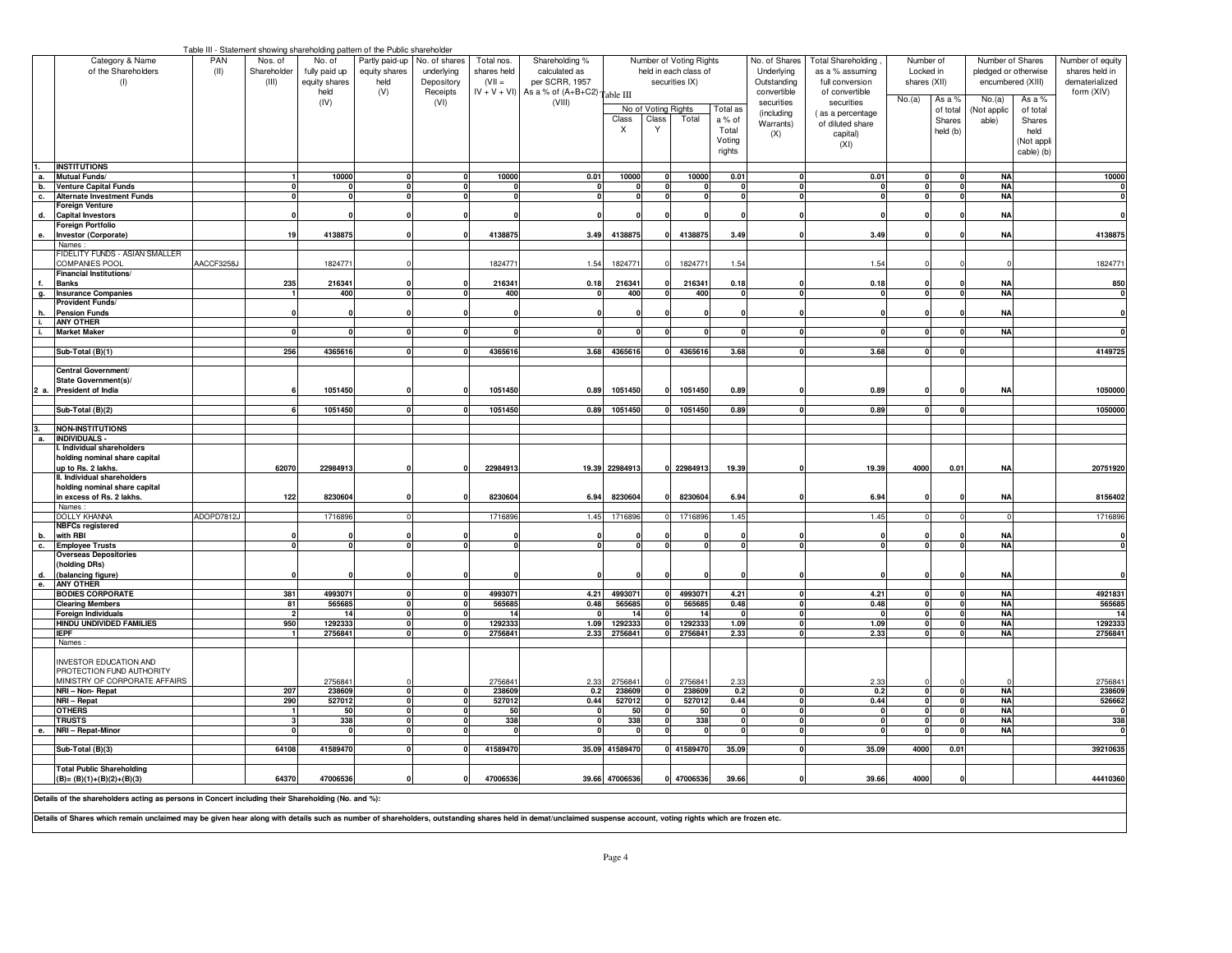## Table IV - Statement showing shareholding pattern of the Non Promoter- Non Public shareholder

|                               |            |                  |               | Table TV - Olatement Showing Shareholding pattern or the Non Fromoter- Non Fluonc Shareholder |            |             |                                              |          |                       |                              |               |                     |              |          |             |                      |                  |
|-------------------------------|------------|------------------|---------------|-----------------------------------------------------------------------------------------------|------------|-------------|----------------------------------------------|----------|-----------------------|------------------------------|---------------|---------------------|--------------|----------|-------------|----------------------|------------------|
| Category & Name               | <b>PAN</b> | Nos. of          | No. of        | Partly paid-up No. of shares                                                                  |            | Total nos.  | Shareholding % Table Number of Voting Rights |          |                       |                              | No. of Shares | Total Shareholding, | Number of    |          |             | Number of Shares     | Number of equity |
| of the Shareholders           |            | (II) Shareholder |               | fully paid up equity shares                                                                   | underlying | shares held | calculated as                                |          | held in each class of |                              | Underlying    | as a % assuming     | Locked in    |          |             | pledged or otherwise | shares held in   |
| (1)                           |            | (III)            | equity shares | held                                                                                          | Depository | $(VII =$    | per SCRR, 1957                               |          | securities (IX)       |                              | Outstanding   | full conversion     | shares (XII) |          |             | encumbered (XIII)    | dematerialized   |
|                               |            |                  | held          | (V)                                                                                           | Receipts   |             | $IV + V + VI$ ) As a % of $(A+B+C2)$         |          |                       |                              | convertible   | of convertible      |              |          |             |                      | form (XIV)       |
|                               |            |                  | (IV)          |                                                                                               | (VI)       |             | (VIII)                                       |          |                       | No of Voting Rights Total as | securities    | securities          | No.(a)       | As a %   | No.(a)      | As a %               | (Not applicable) |
|                               |            |                  |               |                                                                                               |            |             |                                              |          | Class Class Total     | a % of                       | (including    | as a percentage     |              | of total | (Not applic | of total             |                  |
|                               |            |                  |               |                                                                                               |            |             |                                              | $\times$ |                       | Total                        | Warrants)     | of diluted share    |              | Shares   | able)       | Shares held          |                  |
|                               |            |                  |               |                                                                                               |            |             |                                              |          |                       | Voting                       | (X)           | capital)            |              | held (b) |             | (Not appli           |                  |
|                               |            |                  |               |                                                                                               |            |             |                                              |          |                       | rights                       |               | (XI)                |              |          |             | cable) (b)           |                  |
|                               |            |                  |               |                                                                                               |            |             |                                              |          |                       |                              |               |                     |              |          |             |                      |                  |
| <b>Custodian - ADRs</b>       |            |                  |               |                                                                                               |            |             |                                              |          |                       |                              |               |                     |              |          | <b>NA</b>   |                      |                  |
| Custodian - GDRs              |            |                  |               |                                                                                               |            |             |                                              |          |                       |                              |               |                     |              |          | <b>NA</b>   |                      |                  |
| <b>Custodian - Public</b>     |            |                  |               |                                                                                               |            |             |                                              |          |                       |                              |               |                     |              |          | <b>NA</b>   |                      |                  |
| <b>Custodian - SDRs</b>       |            |                  |               |                                                                                               |            |             |                                              |          |                       |                              |               |                     |              |          | <b>NA</b>   |                      |                  |
| <b>Employee Benefit Trust</b> |            |                  |               |                                                                                               |            |             |                                              |          |                       |                              |               |                     |              |          |             |                      |                  |
| (under SEBI (Share based      |            |                  |               |                                                                                               |            |             |                                              |          |                       |                              |               |                     |              |          |             |                      |                  |
| <b>Employee Benefit)</b>      |            |                  |               |                                                                                               |            |             |                                              |          |                       |                              |               |                     |              |          |             |                      |                  |
| Regulations, 2014)            |            |                  |               |                                                                                               |            |             |                                              |          |                       |                              |               |                     |              |          | <b>NA</b>   |                      |                  |
| <b>Total Non-Promoter-Non</b> |            |                  |               |                                                                                               |            |             |                                              |          |                       |                              |               |                     |              |          |             |                      |                  |
| Public Shareholding (C)=      |            |                  |               |                                                                                               |            |             |                                              |          |                       |                              |               |                     |              |          |             |                      |                  |
| $(C)(1)+(C)(2)$               |            |                  |               |                                                                                               |            |             |                                              |          |                       |                              |               |                     |              |          |             |                      |                  |